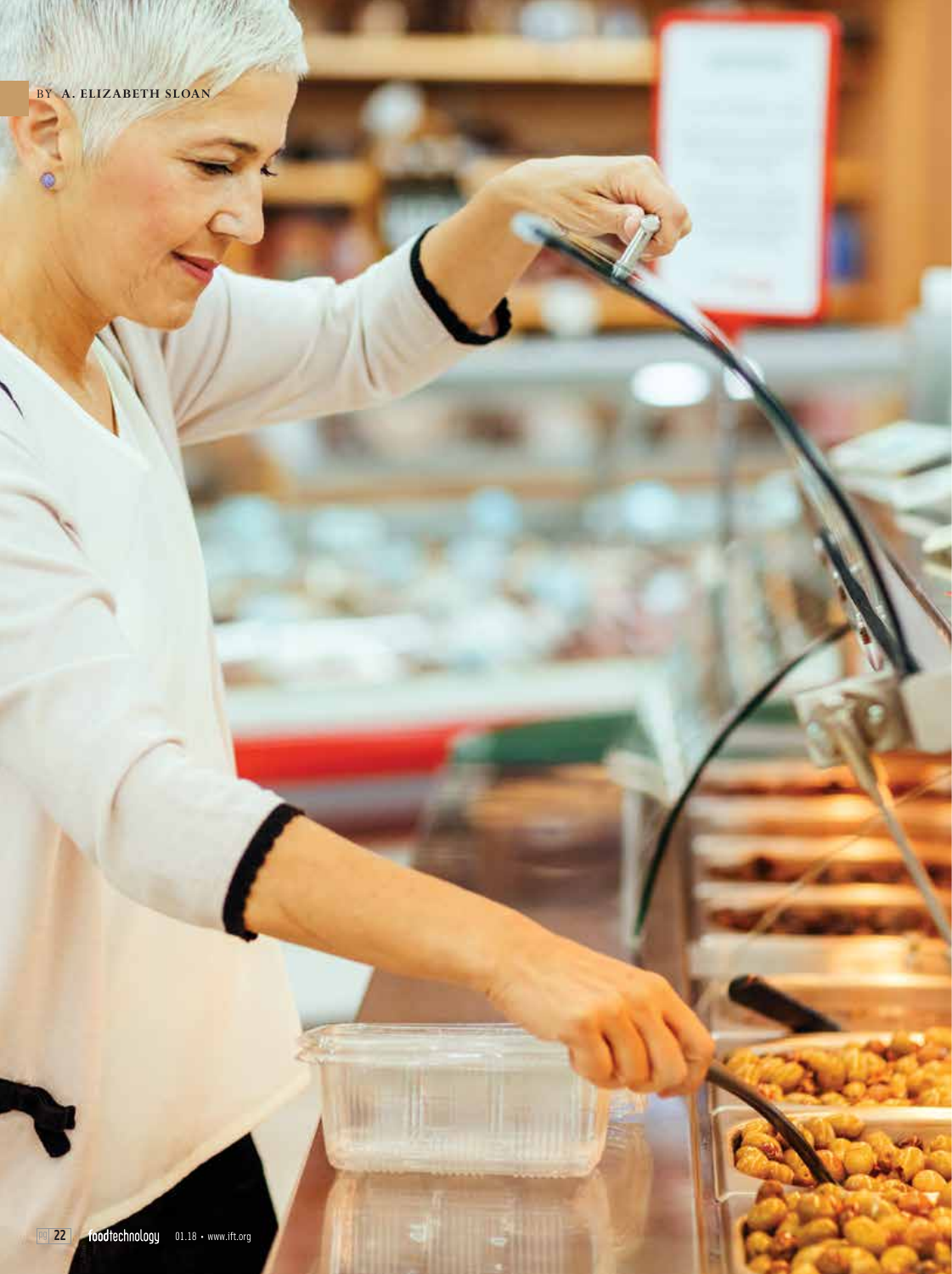# What, When,<br>America Eats

U.S. consumers' palates and plates are changing thanks to a renewed focus on home, outsourcing food preparation, and the influence of kids/teens.

ith more than one-third of the U.S.<br>
population over age 50 and maturing<br>
Millennials starting families or moving ou<br>
on their own, it's not surprising that activities,<br>
including eating, are recentering around the home. population over age 50 and maturing Millennials starting families or moving out on their own, it's not surprising that activ-So what's the new normal? Just over eight in 10 consumers prepare and eat their evening meal at home four or more nights per week (FMI 2017a). And 42% of shoppers say they do so more often than in 2016 (Packer 2017).

But despite an increased passion for cooking, especially among Millennials, time pressures and a desire for more sophisticated fare are forcing Americans to further outsource their meals. Nearly one-third (30%) of evening meals are now completely prepared outside of the home; 34% are made from a mix of prepared/partially prepared and some scratch items; and 35% are made from scratch (Hartman 2017). One in five food shoppers looks for meals that require little or no preparation (FMI 2017a).

Supermarket foodservice is now the fastest-growing foodservice category, up 8.6% in 2016 and projected by Technomic to reach sales of \$51 billion by 2025 (Hanson 2017, Technomic 2015, Figure 1).

Six in 10 retailers are devoting more space to prepared foods. Two-thirds believe that convenient, on-the-go snacks offer the best competitive advantage (Gallagher 2017).

Retailers report that deli/grocerant/prepared sections are second only to the meat department in generating store traffic and sales (Dudlicek 2017a). Sixty-two percent of supermarkets offer self-service food bars; 44%, fast-casual food stations; and 13%, a full-service restaurant (Gallagher 2017).

In 2016, 64% of all restaurant food was eaten off

## *Figure 1. 2016 Foodservice Segment Performance. (% Growth in 2016)* From Technomic 2017



premise (NPD 2017). Nearly two-thirds (63%) of consumers ordered carryout food from a restaurant, 63% from a drive-through, 42% for delivery, and 16% from a food truck (Acosta 2016). Jack-in-the-Box, Panera Bread, Burger King, and Taco Bell now offer delivery service.

Per capita restaurant dinner visits dropped from 62 in 2013 to 57 for the year ended (Y/E) June 2017; those aged 35–54 were mostly responsible for the decline (Glazer 2017).

Two-thirds of convenience store shoppers buy prepared foods. Hot dogs, deli sandwiches, pizza, breakfast sandwiches, and freshly baked goods are the most pur-

preparation, ketaliers are responaing by allocating more space for preparea **by chased items (CSN 2017). »»**<br>foods. © vgajic/iStock *Consumers are eating at home more frequently these days, but they're often incorporating prepared items from the supermarket into their meal preparation. Retailers are responding by allocating more space for prepared*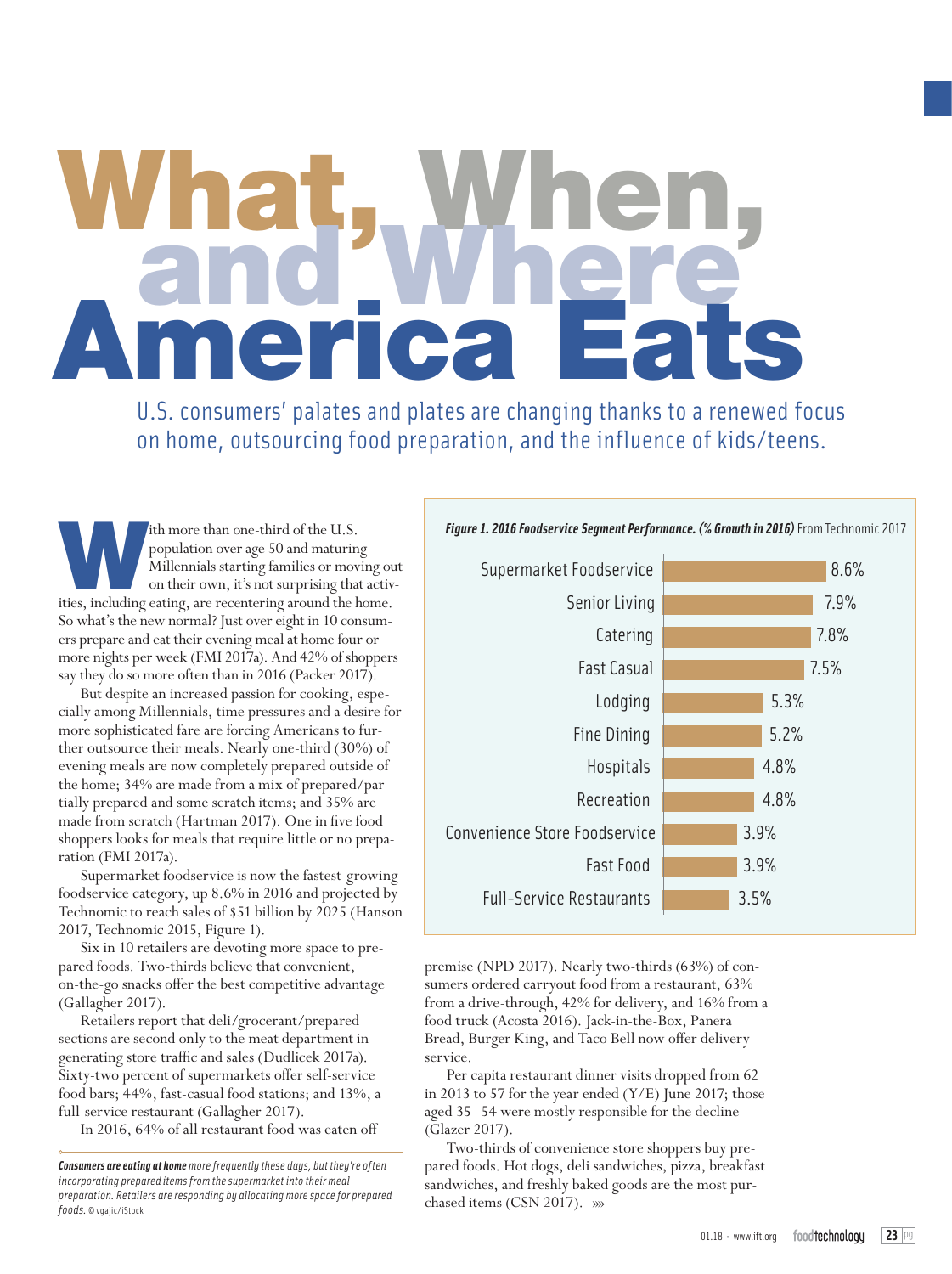## What<u>, When, a</u>



Unit sales of handheld breakfast sandwiches jumped 13% in convenience stores in 2016; nonbreakfast entrées were up 11.9%; sushi, egg rolls, and empanadas were the fastest-growing menu items, per Datassential (Datassential 2016a, CSP 2017).

#### **Meal Patterns**

The demise of the family meal continues. In households with kids, only 7.4 meals are eaten together at home each week—3.5 dinners, 1.6 lunches, and 2.3 breakfasts (FMI 2017a). Because different schedules are the primary obstacle, dinners that are ready to eat at any time (e.g., slow cooker and frozen meals) are getting the nod.

Increasingly, food purchase decisions are being influenced by the presence of kids/teens. Nine in 10 Millennial parents order food from a restaurant at least once per week versus 73% of the population overall (Technomic 2017a).

Nearly three-quarters (73%) of households with kids buy ready-to-eat prepared foods versus 48% of households without kids, and they are twice as likely to use frozen meals/entrées (FMI 2017a, Packaged Facts 2017a).

Households with kids accounted for 40% of snack sales in 2016, driving sales up 13% (Wyatt 2017). Onethird of households with kids carry food to work/school. One in five parents wants more kid-specific meals (Packaged Facts 2016a).

Prepared lunch kits top the list of foods that households with kids/teens are much more likely to use, followed by fruit snacks, toaster pastries, nutrition bars, breakfast pastries, snack cakes, and frozen pizza (Packaged Facts 2016a).

Forty-six percent of eating occasions are alone— 53% of breakfasts, 45% of lunches, and 24% of dinners (Hartman 2017). Just over one-quarter of U.S. households are composed of a person living alone (U.S. Census 2017).

Forty-nine percent of eating occasions involve snacks; 8% of consumers forego meals altogether in favor of

all-day snacking. On 18% of snacking occasions, snacks are consumed within one hour of purchase (Hartman 2016).

Snacking tends to increase as the day progresses; there is greater desire to indulge rather than exercise restraint later in the day (Hartman 2016, Figure 2).

Nearly two-thirds (63%) of early morning snacks are eaten alone; 59% of midmorning snacks are consumed alone; 56% of afternoon snacks; 54% of after-dinner snacks; and 56% of late-night snacks (Hartman 2017).

Lunch combination kits (e.g., *Lunchables* and/or fresh on-the-go snack packs) were the fourth best-selling food/ beverage category in 2016, +14.4% in sales (Nielsen 2016). Two-thirds of consumers are interested in meal kits for entertaining, game days, and secondary holidays (e.g., St. Patrick's Day) (FMI 2017b). Sales of gourmet frozen appetizers jumped 14% between 2014 and 2016 (SFA 2017).

The number of meals eaten at another person's house jumped 19% in 2016 from 32 meals per person in 2015 to 38 in 2016 (NPD 2017).

Gourmet/specialty foods continue to outpace their traditional counterparts in nearly every food category, reaching sales of \$127 billion in 2016, up 15% from 2014. Six in 10 consumers are regular specialty food buyers; 36% buy gourmet snacks for everyday use (SFA 2017).

Cheese is the largest specialty food category, with sales of \$4.4 billion in 2016, followed by meat/poultry/ seafood, \$3.7 billion; chips/pretzels/snacks, \$3.6 billion; coffee/cocoa (not ready to drink), \$3.2 billion; bread/ baked goods, \$2.8 billion; chocolate/confectionery, \$2.2 billion; yogurt/kefir, \$2.0 billion; frozen lunch/dinner entrées, \$2.0 billion; refrigerated lunch/dinner entrées, \$1.9 billion; and gourmet condiments/dressings/marinades, \$1.9 billion (SFA 2017).

Eggs, ready-to-drink coffee/tea, jerky/meat snacks, and water posted the highest dollar sales growth among specialty foods. Jerky/meat snacks grew 85% in unit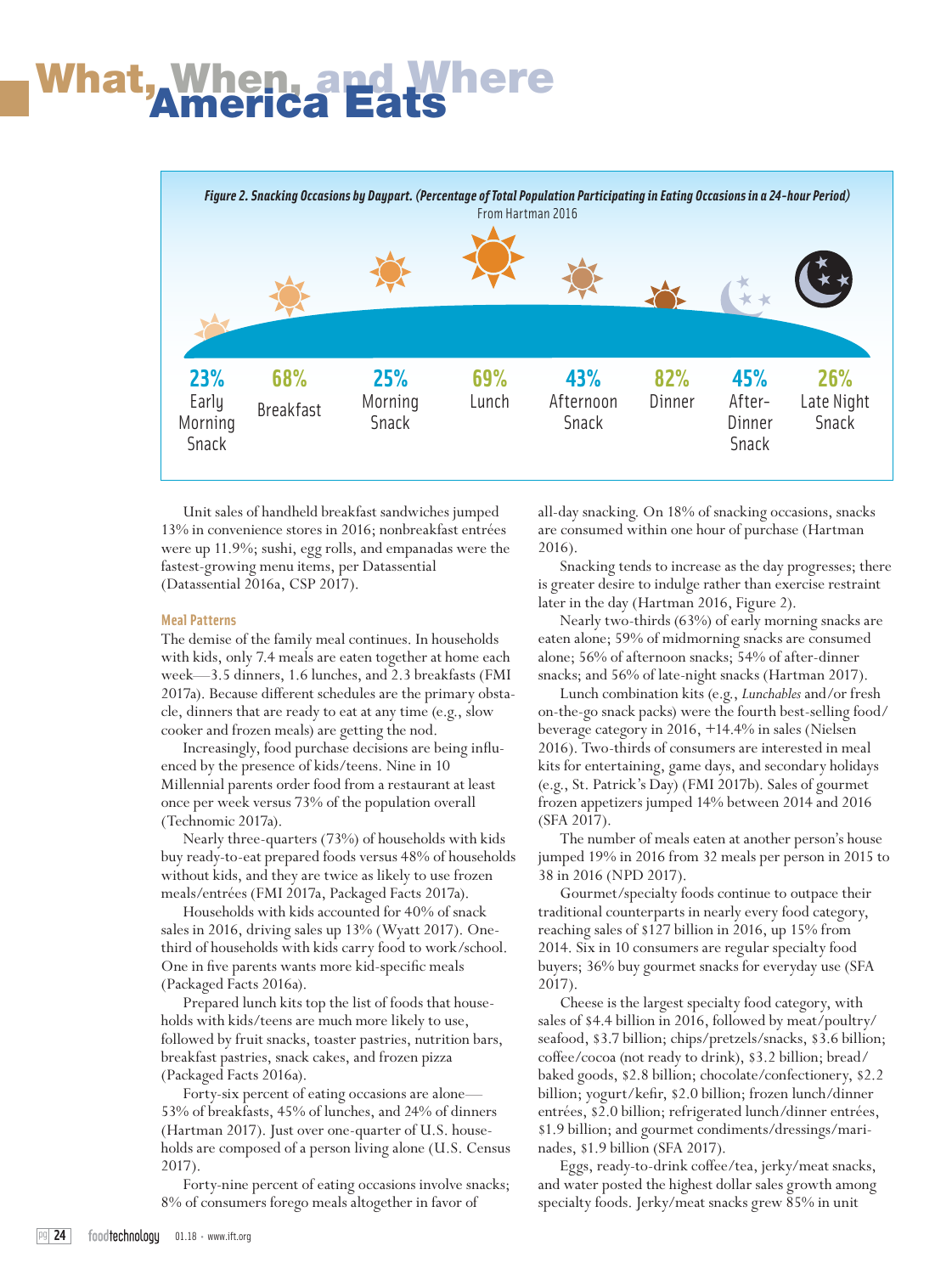## What, When, and J

sales; refrigerated juices and functional beverages were each up 35% (SFA 2017). New cuts of meat, house-made condiments, street food–inspired dishes, ethnic breakfasts, and healthful kids' meals are among the overall top 20 culinary trends for 2018 identified by a National Restaurant Assoc. survey of American Culinary Federation members (NRA 2017).

## **Daypart Dining**

In a typical week in 2016, roughly 4.5 dinners required some level of food preparation (FMI 2016a). Fifty-seven percent of adults bought ready-to-eat prepared foods (e.g., rotisserie chicken, sandwiches, or sushi); 53% purchased heat-and-eat items (e.g., fresh pizza, casseroles, or soups) (FMI 2017a). Half (53%) are buying more prepared items than one year ago (Datassential 2016a).

For the year ended July 1, 2017, sushi posted the largest dollar share gains in the deli prepared food section, +19.5%, followed by deli breakfast foods, +13.1%; deli beverages and tea, +7.8%; soups, +6.3%; coffee, +5.4%; sandwiches, +4.5%; appetizers, +4.2%; deli sides, +3.5%; salads, +3.2%; and deli entrées, +3.0% (IDDBA 2018).

More than four in 10 deli operators are putting more emphasis on rotisserie programs, sandwiches, hot/cold bars, and daily specials (Dudlicek 2017b). Mexican foods, Asian dishes, and pasta top the list of foods that supermarket prepared food shoppers would like to see more of (Hanson 2017).

When it comes to prepared foods, food kits are second only to freshly cooked heat-and-eat foods in terms of consumer interest. One-quarter of adults bought a meal kit in 2016 (Nielsen 2017). Thirty-six percent would buy food kits if they were available in their local store. Those aged 25–44, households with kids, and urban adults are most likely to do so (Nielsen 2017).

U.S. meal kit sales reached \$2.2 billion in June 2017 and are projected to grow 25%–30% annually over the next five years (Pentallect 2017). Nearly four in 10 consumers (39%) bought more frozen main courses/entrées in 2016 versus 2015. Nearly half (46%) of U.S. households buy frozen dinners; 41% buy frozen entrées/main dishes (Packaged Facts 2017a).

Sales of multiserve frozen dinners/entrées jumped 4.9% for the 12 weeks ended Aug. 13, 2017, versus only 0.3% for single-serve frozen meals, per IRI. Sales of frozen pizza were up 6.8%, and frozen pot pie sales climbed by 7.2% (Penguin 2017). Three-quarters of U.S. households use frozen vegetables (Packaged Facts 2017a).

The stove top—used to prepare 35% of main meals in 2016—is the most used cooking device; it is followed by the microwave, used for 28.5% of main meals; the oven, 18.5%; and the outdoor grill, 4.7% (NPD 2017). Two-thirds of households own and use a slow cooker (Mintel 2016a).

Households with kids are four time more likely to use a food processer/blender, three times more likely to cook on the grill or use a slow cooker, and twice as likely to use preprepared side dishes (Harris Poll 2016). Over the past five years, use of one-pot meals jumped by 29% (FMI 2016b).

Sales of spices rose 6.3% for Y/E Oct. 30, 2016; sales of natural and organic spices were up by 26% (Best 2017).

Savory leads the list of flavors that are appealing and extremely appealing, followed by sweet, smoky, spicy, ethnic, bold, tangy, and fruity—the latter down in terms of appeal from 59% in 2015 to 40% in 2017 (Technomic 2017b).

Ketchup remains America's favorite condiment, used by 93% of consumers, followed by peanut butter/nut butters/chocolate spreads, mustard, mayonnaise, barbecue sauce, and salsa (Packaged Facts 2017b).

After Italian, Mexican, and Chinese, U.S. regional and Thai are the ethnic cuisines most consumed by food shoppers. More than one-third of adults eat barbecue during an average week (FMI 2016c, Wyatt 2017). Middle Eastern, African, and Peruvian are the trendy cuisines for 2018; ethnic meals for kids are trending as well (NRA 2017).

Egg rolls remain America's favorite ethnic appetizer, followed by Mexican tidbits (e.g., nachos, tacos, quesadillas, and enchiladas) and spring rolls; 25% of those who order appetizers now opt for sushi (Technomic 2017c).

In 2017, 3.8 meals in a typical week were home cooked and contained meat or poultry—the highest

*Spreadable bacon, anyone?* TBJ Gourmet Bacon Jams *bring together sweet, savory, and spicy taste sensations in jam and rub forms.* Photo courtesy of TBJ Gourmet

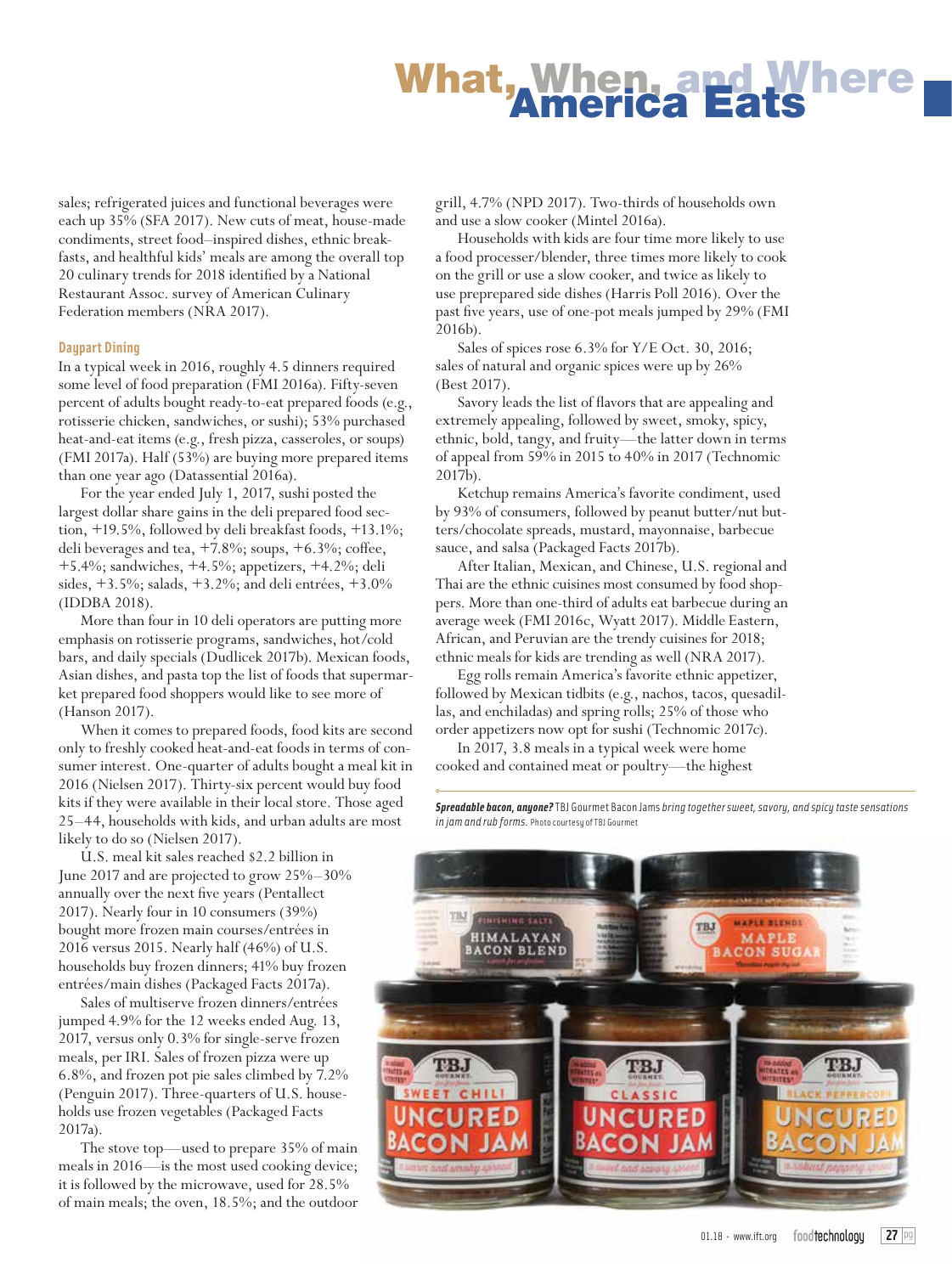# **What, When, and Where**<br>America Eats

proportion in five years; 74% of meal preparers include meat/poultry at least three days per week (FMI 2017b).

Since 2011, conventional meat/poultry posted compound annual sales growth of 4.6% versus products with a natural label at +14.6%; antibiotic-free, +28.7%; hormone-free, +28.6%; and organic, +44% (FMI 2017b). Nearly half (48%) of shoppers bought natural or

organic meat (FMI 2017b). Sales jumped 17% in 2016 to \$991 million (OTA 2017). One in five consumers has

*Despite an increased passion for cooking, especially among Millennials, time pressures and a desire for more sophisticated fare are forcing Americans to further outsource their meals.*

Sales of organic fruits rose 16.5% and organic vegetables were up 7.9% for Y/E March 19, 2017, per IRI (FMI 2017c). Fresh beans, squash, beets, peppers, cucumbers, mushrooms, and potatoes were the fastest-growing organic vegetables; limes, cherries, avocados, peaches, and berries were the fastest-growing organic fruits (Packaged Facts 2017d).

Trendy spaghetti squash, vegetable pastas and fries, and cauliflower-based pizza crusts are moving produce to the center of the plate. Vegetable carb substitutes are No. 7 on the list of hot culinary trends for 2018 (NRA 2017).

Nearly half of shoppers say they are grabbing fresh produce as a snack more often than last year. Fresh melon and berry mixes are the "go-to" produce snacks, followed

purchased grass-fed beef and cage-free chicken (Packaged Facts 2017c).

Eight in 10 households prepare dinners with other protein main courses at least once a week. Top choices for non-meat main courses include fish/seafood, chosen by 57% of households; eggs, 52%; beans/lentils/legumes, 37%; quinoa/plant-based protein, 18%; seeds/nuts, 17%; veggie burgers, 13%; and soy/tofu, 8% (FMI 2017b).

Shrimp tops the list of the most eaten seafood, followed by salmon, canned tuna, tilapia,

*New fresh Asian-inspired soups from Blount Fine Foods separate the broth and noodles until heating to enhance product quality.*  **Photo courtesy of Blount Fine Foods**

Alaska pollock, Pangasius, cod, crab, catfish, and clams (NFI 2017).

Consumers say spaghetti is their favorite pasta, followed by lasagna and macaroni and cheese (NPA 2015).

Sales of value-added/fresh-cut fruit grew 8.3%, and vegetables grew 8.7% for Y/E March 19, 2017, versus sales of traditional fruits and vegetables, each up 2.8%, per IRI (FMI 2017c). Packaged salad sales grew 4.7% for Y/E Dec. 31, 2016, per Nielsen. Complete kits account for 26% of total salad kit sales (FMI 2017c).

Potatoes are the most purchased vegetable, followed by tomatoes, onions, carrots, lettuce, broccoli, salad mix, bell peppers, celery, and cucumbers. Lettuce purchases grew 8% and potatoes 6% in the past year; bagged salads moved into the top 10 (Packer 2017).

Bananas are the most purchased fresh fruit, followed by apples, grapes, strawberries, oranges, watermelon, lemons, blueberries, peaches, and cantaloupe (Packer 2017). Nectarines came into the top 20, and mangos fell out of the top 20 list.

by carrot/celery snacks (Packer 2017).

Sales of exotic fruits are likely to get more attention. Datassential reports that dragon fruit mentions on menus have jumped 192% over the past four years; persimmons, +121%; blood oranges, +105%; prickly pears, +88%; and passion fruit, +41% (Strailey 2017).

## **What's for Lunch and Brunch**

On average, 62% of Americans eat lunch 6–7 days per week; 21% do so 4–5 days weekly; 13% have lunch 1–3 times weekly; and 5% skip the meal (FMI 2017a).

Fifty-eight percent of adults pack a sandwich for lunch at least once a week; 68% pack one for their child. Nearly half of all consumers ate a sandwich in the past day (Datassential 2017).

 Burgers, purchased by 88% of consumers, lead the list of sandwiches ordered away from home. Other popular options include deli sandwiches, purchased by 75%; chicken breast sandwiches, 72%; breakfast sandwiches, 66%; subs/heroes, 65%; tacos/burritos, 64%; wraps,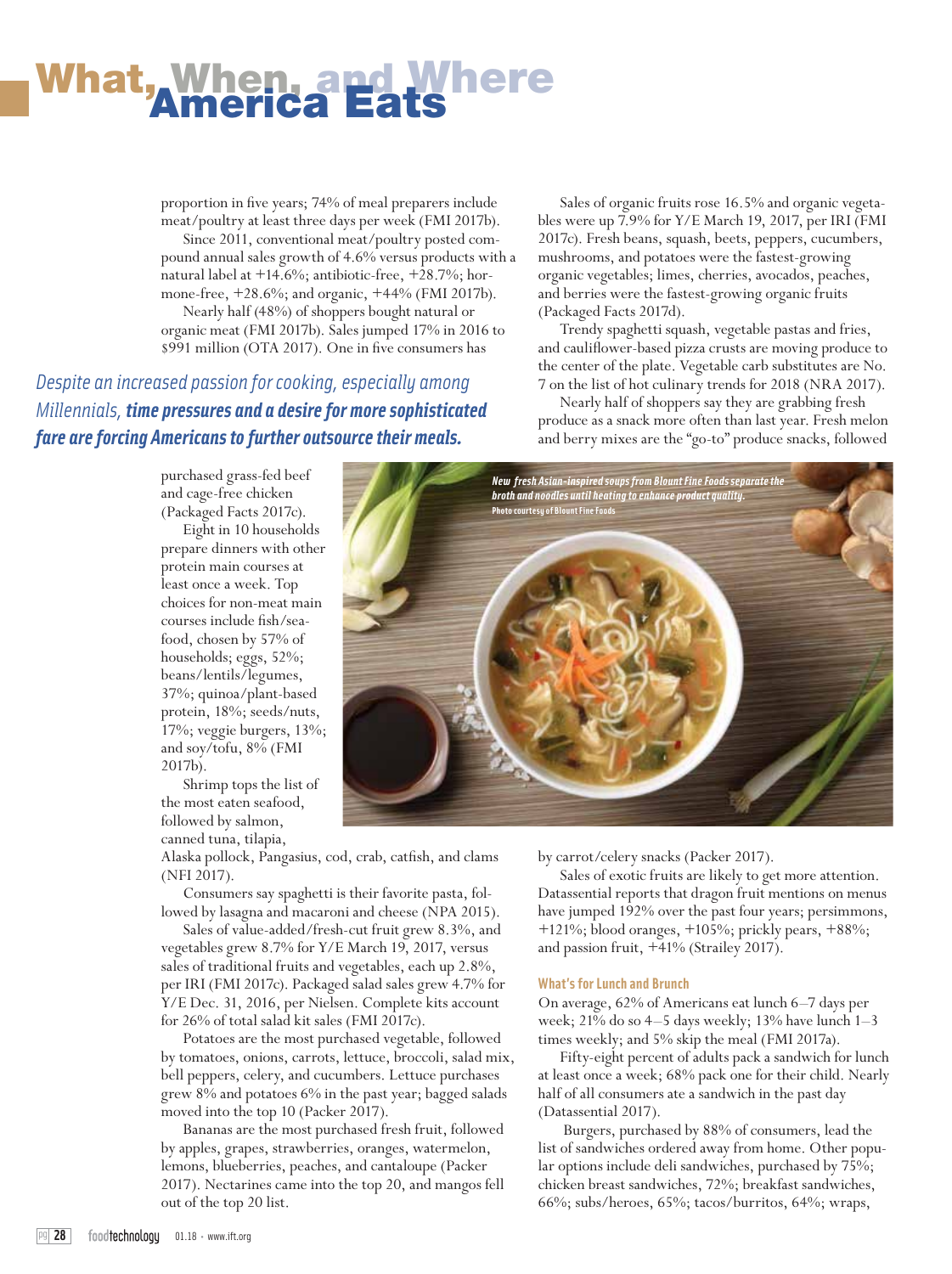## **What, When, and W<br>America Eats**

50%; hot dogs, 46%; mini sandwiches, 43%; and flatbread or panini sandwiches, each 40% (Technomic 2016).

Turkey, ham, beef, chicken, salami, and bologna are the largest deli cold cut categories. Salami is the fastest-growing presliced deli meat for Y/E July 1, 2017, with sales up 12.6%; sales of Italian

specialty meats rose 4.5% (IDDBA 2018).

Consumers who use frozen snacks/appetizers as a meal replacement are most likely to do so at lunchtime. Forty-five percent have eaten frozen snacks for dinner, and 30% have had them for breakfast. Hispanics and households with kids are the most likely to do so (Mintel 2016b).

One-quarter of Millennials/Gen Xers bring frozen snacks to work; one in five eats them in the car en route (Mintel 2016b). In 2016, 37% of consumers bought a frozen handheld pocket sandwich for themselves; 38% bought burritos; 39%, Mexican-style snacks; 41%, Asian-style snacks; and 42%, Italian-style snacks (Mintel 2016b).

American, Swiss, cheddar, provolone, Parmesan, Muenster, Gouda, Colby Jack, and Brie are America's most purchased deli cheeses (IDDBA 2018). Specialty cheese sales grew five times as fast as the overall category. Oaxaca, Mexican, manchego, Cotija, fontina, Gournay, butterkase, queso de papa, Jarlsberg, and panela are the fastest-growing specialty cheeses (IDDBA 2018).

Portable snack packs, shreds, organic/natural, and full-fat varieties are driving the cheese sector. For Y/E Aug. 6, 2017, sales of farmer cheese grew 27% and organic cheese, +35% (Kennedy 2017).

The fastest-growing cheeses in restaurants in 2016 were Danish blue cheese, Italian grana padano, and Mexican asadero (Kennedy 2017). Sweet flavors (e.g., chocolate), spicy varieties (e.g., habanero mango), and fruit-infused flavors (e.g., coconut) are right on trend.

*High in protein and low in sugar,* **MOPRO** *is a whole milk Greek yogurt infused with whey protein isolate combined with probiotics.*  Photo courtesy of MOPRO Nutrition

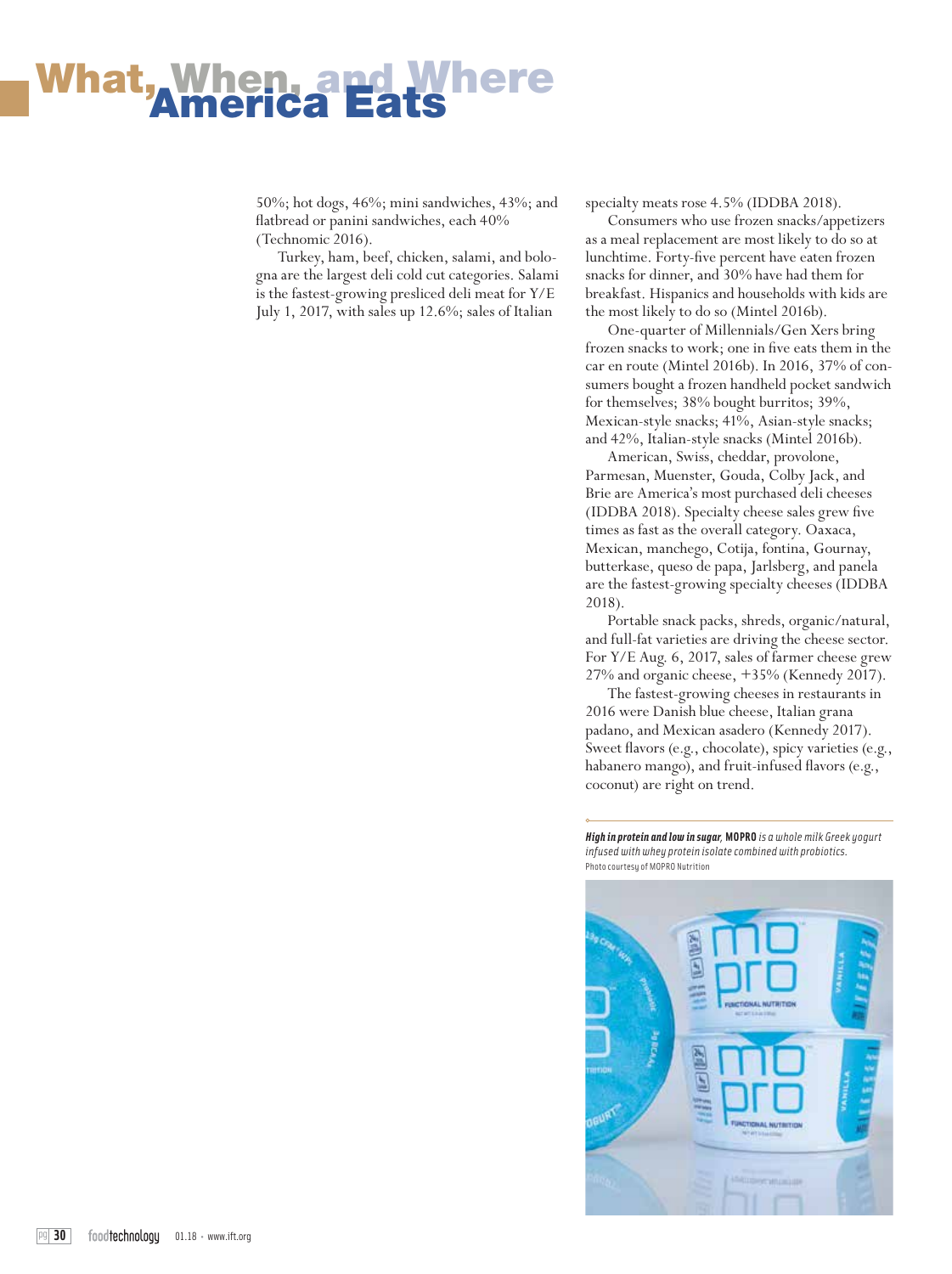Soup is another category that deli operators are giving some attention to; many plan to enhance their fresh soup stations (Dudlicek 2017b). For the 12 weeks ended Sept. 10, 2017, fresh soup sales jumped 11.7% (Weaver 2017).

Blount Fine Foods offers a new line of fresh Asianinspired soups that separate the broth and noodles until heating to prevent sogginess. Ready Pac's new *Fresh Prep'd* soup kits include all the ingredients in a bowl plus a spoon; soup lovers need only add water.

In 2016, 59% of consumers ate breakfast 6–7 days per week; 13% ate breakfast 4–5 days per week; 21% ate it 1–3 days per week; and 7% skipped it all together. Eight in 10 Matures eat breakfast 6–7 days a week (FMI 2017a).

Cold cereal remains America's most popular at-home breakfast (Mintel 2016b). Sales of frozen breakfast entrées climbed 6.1% for Y/E Aug. 13, 2017 (Penguin 2017). Asked about their breakfast product purchasing behavior, 65% of consumers in a Mintel survey reported purchasing hot or cold cereal at retail within the preceding three months (Mintel 2016b).

One-quarter of consumers said they bought eggs marked as cage-free, free-range, or pasture-raised; 23% bought local eggs; 20%, organic; 15%, natural; and 11% bought eggs from hens that were fed vegetarian diets (Packaged Facts 2017c).

Despite exotic newcomers, (e.g., French and Icelandic varieties), the yogurt category is struggling with sales; sales declined 1.9% for Y/E Aug. 6, 2017, as the Greek phenomenon wanes (Kennedy 2017).

MOPRO Nutrition's whole milk Greek yogurt uses technology to deliver 24 g of protein per cup, which makes it well positioned to compete with high-protein bars.

Two in five adults skip breakfast in favor of drinking a meal replacement beverage (Mintel 2016c). Four in 10 consumers say high protein is important to them at breakfast time (Mintel 2016c).

Ethnic breakfasts are among the hot culinary trends for 2018; 45% of consumers say they would be interested/very interested in breakfast burgers; 45% are interested in breakfast stir-fry; 37% breakfast lasagna; 35%, breakfast pasta or salad; and 32%, a breakfast soup (Datassential 2016b).

McCormick & Co.'s *Slow Cooker Breakfast* seasoning mixes have brought crock-pots into the early morning daypart.

### **Snacks, Treats, and Desserts**

Ninety-one percent of consumers snack multiple times per day; 37% of the time a snack provides one of the three most substantial eatings of the day (Hartman 2016).

In 2016, sales of indulgent snacks grew 2.5%; healthy snack sales fell 2.1%. Nearly half (48%) of snacks consumed were sweet; 31% were savory (Wyatt 2017).

No-/low-sugar fruit snacks, smoothies, appetizer rolls/snacks, low-sugar trail mix, snack-size fresh produce, doughnuts/pastry, refrigerated handheld



*Frozen garlic bread maker Cole's put a new twist on snacking with* Middles *frozen stuffed bread snacks available in six varieties.* Photo courtesy of Cole's Middles

nonbreakfast entrees, ice cream/sherbet, and chocolatecovered salty snacks were among the top dollar-growth snack categories for Y/E Feb. 26, 2017, per IRI (Wyatt 2017).

Among traditional salty snacks, popcorn posted the largest sales gains, up 12% for Y/E April 16, 2017, per IRI; puffed/extruded snack sales were up 7.6%; pork rinds, +4.9%; and corn snacks, +3.9% (Peckenpaugh 2017a). Dried meat snack sales grew 8% a year over the past five years to reach \$3.2 billion in 2016 (Packaged Facts 2017e).

Seventy-five million households buy nuts as a healthy snack; 60 million buy breakfast/cereal/granola bars; 29 million, trail mixes; and 27 million, fruit snacks (Packaged Facts 2016b).

In 2016, 56% of adults bought snacks made with whole grains; 51%, snacks made with multigrain; 36%, vegetables; 27%, chick peas/garbanzos, lentils, beans, or dried peas; 22%, ancient grains; and 16%, seaweed (Packaged Facts 2017f).

For the first time in 10 years, sweet snacking is on the rise (NPD 2017). Ice cream, chocolate/candy, fresh fruit, cookies, and ice cream novelties are the most popular after-dinner snacks (NPD 2017, Figure 3).

Fifty-seven percent of adults eat dessert after a meal at least once a week; fruit is most often consumed (51% of adults), followed by cookies (40%), and ice cream/gelato/ sorbet (40%) (Technomic 2017b). »»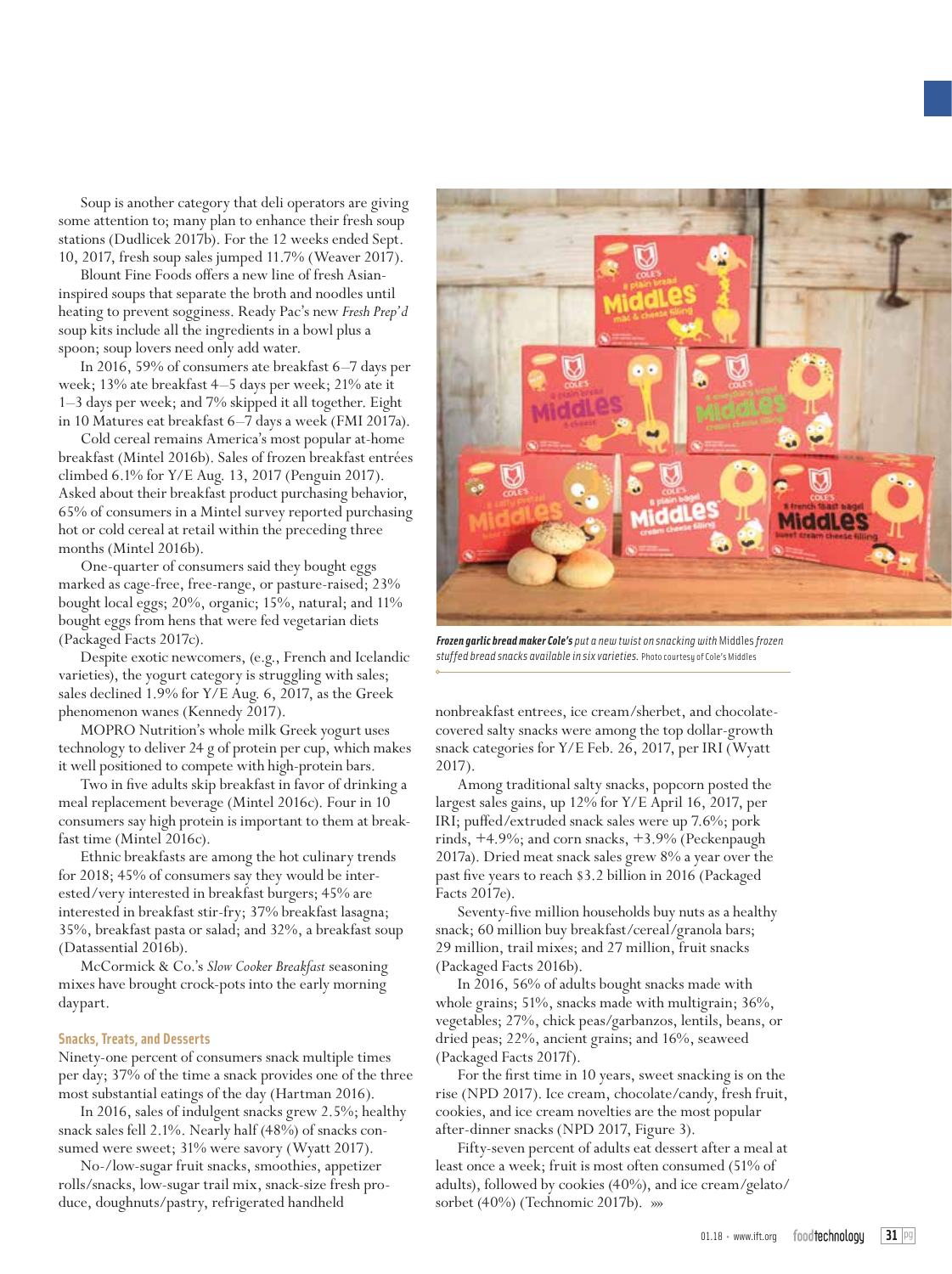## What, When, and Where<br>America Eats

In the packaged bakery aisle, pie sales jumped 8.2% for Y/E March 19, 2017, IRI reports; cakes sales increased 4.4%; snack cakes, +4.0%; and cookies, +1.8% (Peckenpaugh 2017a).

Sales of all packaged sweet good categories also rose. Sales of pastries/Danish/coffee cakes grew 4.2%; doughnuts, +3.0%; and muffins, +8.5%; 40% of adults regularly eat breakfast pastries (Peckenpaugh 2017b).

Cakes, bread, cookies, doughnuts, pies, artisan breads, and cupcakes were the best sellers in the in-store fresh bakery. Pies and specialty desserts posted strong gains for Y/E Feb. 25, 2017 (Martin 2017).

Dollar sales of snack and granola bars grew 1.6% for Y/E March 19, 2017. Sales of nutritional bars jumped 3.6% (Peckenpaugh 2017b).

#### **What We're Drinking**

Today, U.S. consumers are drinking 72 fewer purchased beverages per year in and away from home than they were 10 years ago. Coffee, soft drinks, milk, iced tea, and bottled water are their top choices (NPD 2016). Nearly two-thirds of adults say they sometimes have a drink as a snack, up 3% versus 2016 (Wyatt 2017).

In 2016, bottled water overtook carbonated soft drinks as the largest beverage category. For Y/E May 14, 2017, bottled water sales rose 6.2%, and sparkling water sales were up 15% in mass markets/convenience stores, according to IRI (BI 2017). Bottled water sales are projected to increase 44% by 2021 (BMC 2017).

Seven in 10 adults consumed single-serve bottled

water in 2016; 53% consumed regular carbonated soft drinks; 41%, tea drinks; 37%, sports drinks; 27%, coffee drinks; 26%, diet carbonated soft drinks; 23%, sparkling water/natural soda; and 15%, energy drinks/shots (Packaged Facts 2017g).

Ready-to-drink coffee sales jumped 22% for Y/E May 14, 2017; refrigerated ready-to-drink tea sales increased 7.1%; sports drinks, +4.7%; and energy drinks, +4%, per IRI. Also, according to IRI, energy shot sales fell 6.7% and growth of coffee K-cups slowed to 2.3% (BI 2017).

Sales of superpremium juice climbed 11%; natural and organic juice sales were up 7% and 23%, respectively (BI 2017).

Cold-pressed, cold-brewed, estate-grown, single origin, high protein, and—for juices—non-GMO remain highly appealing beverage terms (BI 2017).

Although milk consumption is down 4% versus 2000, 76% of Americans drink milk; 41% do so every day. About half drink lowfat milk. Sales of whole milk are up 3.9%, and flavored milk sales are up 3.2%; reducedfat milk sales fell 6% for Y/E Aug. 6, 2017 (Kennedy 2017).

One-third of consumers sometimes drink chocolate milk; 16%, yogurt smoothies; 11%, flavored (not chocolate) milk; 10%, organic; 7%, lactose-free; and 2.3%, yogurt non-smoothie drinks (Packaged Facts 2017g).

One-third of adults drink plant-based nondairy milks; 30% do so daily. While younger adults are most likely to do so, use is growing with adults aged 55-plus (Packaged

Facts 2017h).

Almond milk is consumed most often by 67% of plant-based milk users, followed by soy at 18%. Thirty percent of users sometimes drink coconut milk; 22% drink almondcoconut; 20%, cashew; 11%, rice; 8%, flax; 7%, chia or hemp; and 5%, quinoa (Packaged Facts 2017h).

#### **With Health in Mind**

Consumers continue their quest for fresh foods. For Y/E March 3, 2017, fresh perimeter department sales outpaced total food and beverage sales with growth of 3.9% for the perimeter versus 1.8% overall growth (Packaged Facts 2017d).

More than eight in 10 consumers are very/somewhat concerned about the nutritional content of their foods (FMI 2017a). Healthful kids' meals are No. 5 on the hot culinary trend list for 2018 (NRA 2017).

"High in nutrients" is the top attribute that defines healthy foods for



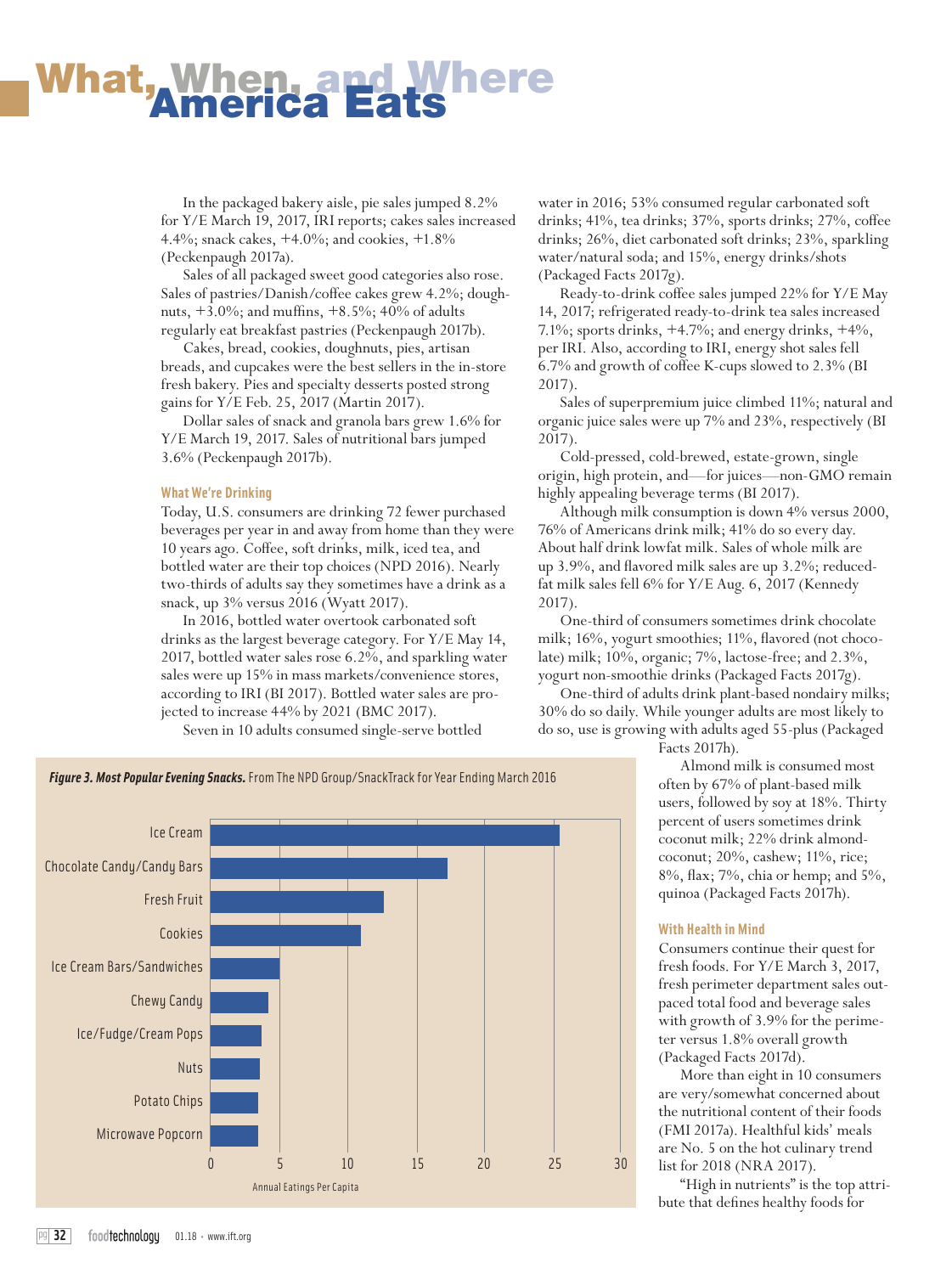

**Farm and Oven Bakery Bites** *contain two servings of vegetables per portion, plus probiotics. They're also high in fiber.* Photo courtesy of Farm and Oven

consumers; 64% are trying to eat more protein; 60%, more fiber; 59%, more whole grains; 56%, more vitamins; and 48%, more potassium (IFIC 2016, 2017).

Three-quarters of adults (170 million people) take a supplement; 56% take a multivitamin; 28%, vitamin D; 24%, vitamin E; 20%, calcium; 18%, B-complex; 17%, protein; 16%, omega-3s; 12%, probiotics/magnesium; and 11%, vitamin E, fiber, or green tea (CRN 2017).

One in five retailers says clean label was the strongest wellness trend in 2016 (SN 2017). In 2017, 65% of food shoppers are looking for claims that avoid negatives; 59% want claims that confirm minimal processing; 41%, good fiber; and 25%, ethical practices (FMI 2017a).

Of the 57% of consumers who are at least somewhat familiar with the term, 30% say they look for minimally processed foods often if not all the time (FMI 2016d). Between June 2016 and May 2017, 23% of all new U.S. foods/drinks carried a no-additives/nopreservatives claim; 19% were GMO-free; 15%, organic; and 9%, all natural (Mintel 2017).

Organic food/beverage sales reached \$43 billion in 2016, up 8.4% (OTA 2017). Forty-one percent of grocery shoppers are currently trying to avoid GMOs versus 45% who were doing so in 2015 (FMI 2017a).

Millennial women are the demographic segment most likely to describe themselves as vegetarian; 5.8% say they are vegetarian versus 3.6% of Millennial men. About a quarter of adults self identify as "flexitarian" or "lessitarian," meaning that they've cut back on their consumption of animal-based foods and beverages. Twelve percent say they bought a packaged food item that carried a vegan claim, and 6% bought a product with a Paleo claim in the past month (Packaged Facts 2017d).

Weight loss is the most desired benefit from food, followed by heart health, energy, digestive health, immunity, muscle and bone health, and mental health (IFIC 2017). FT  $_{\rm \gg}$ 

*A. Elizabeth Sloan, PhD, a professional member of IFT and contributing editor of* Food Technology*, is president, Sloan Trends Inc., Escondido, Calif. (lizsloan@sloantrend.com).*